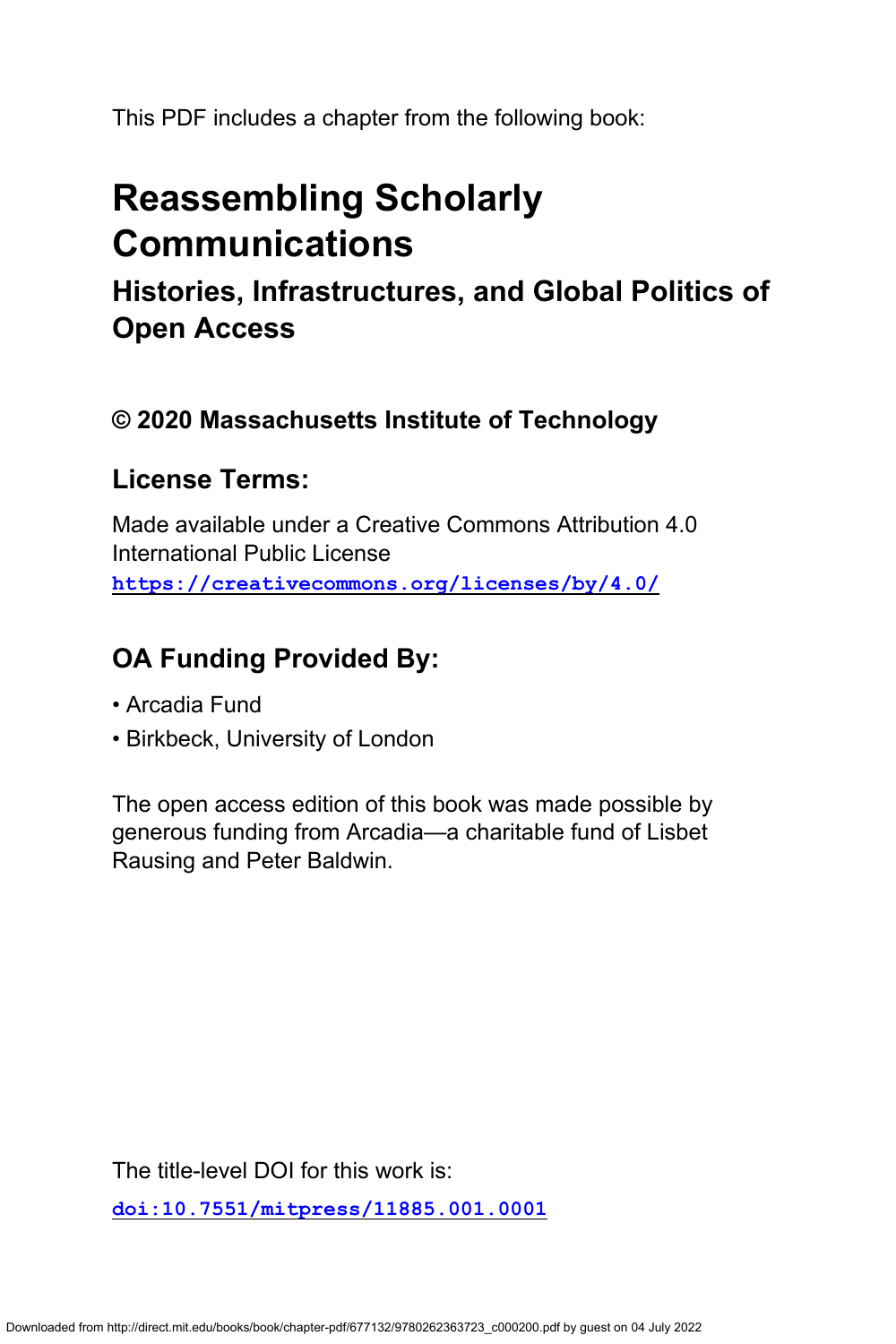### **2 Scholarly Communications and Social Justice**

**Charlotte Roh, Harrison W. Inefuku, and Emily Drabinski**

The Open Access Movement has disrupted academic publishing, convincing academics and policy makers that research should be published in venues without paywall barriers. Academic institutions across the globe, including Harvard University and the University of Nairobi, have passed open-access policies that require faculty to make their work openly accessible, whether or not they are directed to do so by funding agencies. National governments in the United States, Japan, Argentina, and elsewhere have used legislation and regulatory policies to mandate that taxpayer-funded research be made publicly accessible through open-access publication. Influential nongovernment and private agencies—such as the United Nations Educational, Scientific, and Cultural Organization, the Gates Foundation, and the Andrew W. Mellon Foundation—have followed. For many, the moral argument for this is straightforward: important and useful research, like education itself, is a public good to which everyone should have access, particularly when it is paid for with public money.<sup>1</sup>

This fundamental social justice message of the Open Access Movement that knowledge is a public good—connects the field of scholarly publishing to other social justice concerns. Yet, the universal impact of open access cannot simply be assumed or asserted. Access does not necessarily mean equality, and sometimes does not even mean equality of access. In the words of Safiya Noble, "the gatekeeping function of publishing is fundamental to issues of social justice … the classification and dissemination of knowledge has never been a neutral project, and is often working in a broader context of nation-building, and to a larger degree, cultural domination. Knowledge and its dissemination are social constructs, with a variety of attendant values that are privileged."2

Academic publishing, or scholarly communication as it is now called, finds its home and values in academic institutions that reflect and reinforce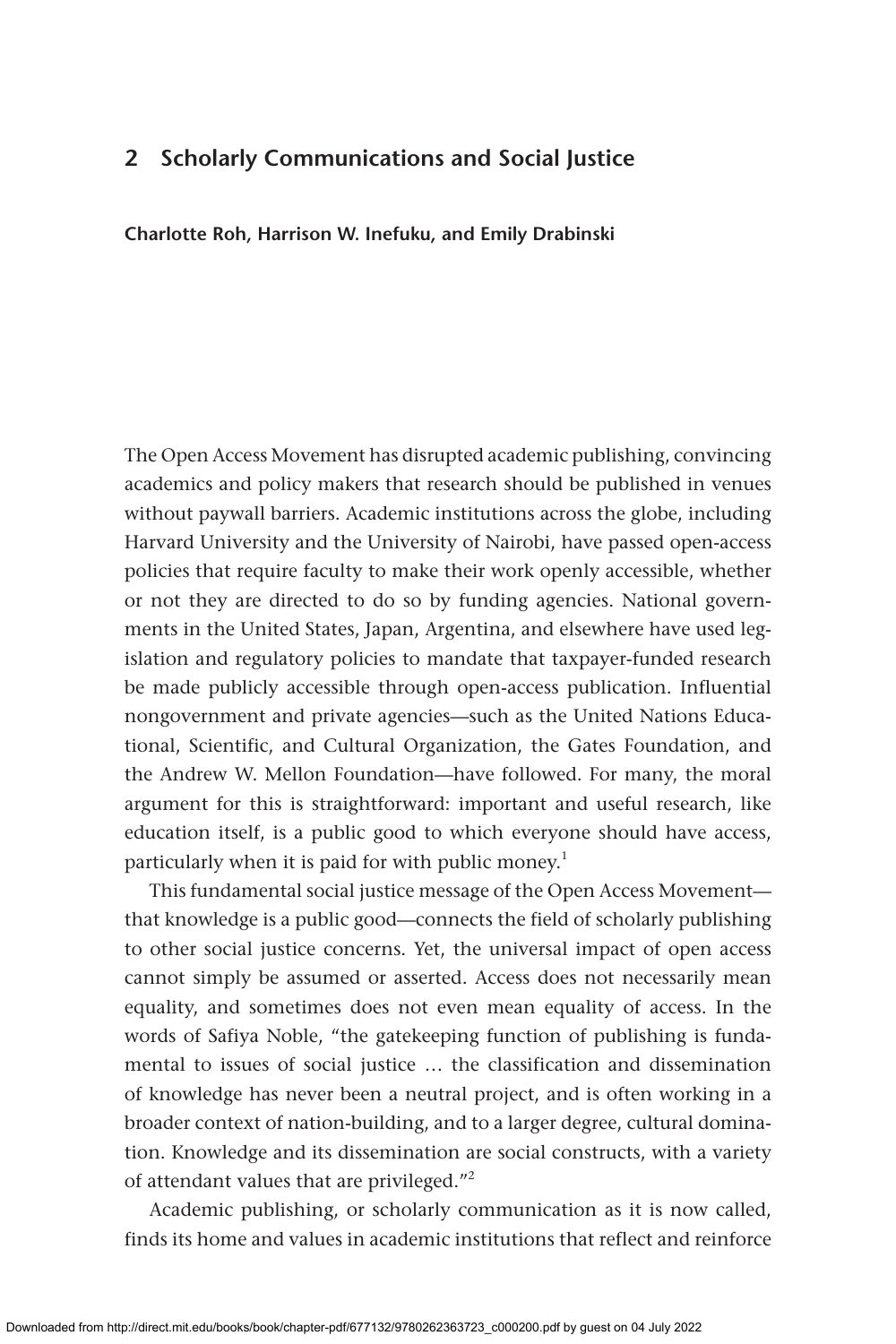colonialist structures of power. These systems must themselves be transformed if open access is to make good on its promise as a project of justice and equity.

#### **Rooted in Colonial Privilege**

In the United States, works authored by federal government employees are in the public domain, but the idea that government-funded research should be open to the public is relatively new. Western scholarly publishing began as the correspondence of gentlemen who had the leisure and wealth to indulge their intellectual curiosities, whose letters evolved into the journals and monographs that are now seen as traditional and inevitable. In order to access academic newsletters and journals, scholars paid membership fees to scholarly societies or subscribed to lending libraries, as Aileen Fyfe and Stuart Lawson explore further in this volume.

As Western colonialism expanded, so did universities and their presses. Oxford University Press is a clear example of how knowledge production and dissemination emerged as an aspect of the colonial project. According to its website, "Oxford University Press is the world's largest university press with the widest global presence," an acclamation that is consonant with British plans to govern the globe. Further, the Press describes its growth in alignment with conquest: "from the late 1800s OUP began to expand significantly, opening the first overseas OUP office in New York in 1896. Other international branches followed, including Canada (1904), Australia (1908), India (1912), Southern Africa (1914)."3 These branches were all built in places where the British Empire had established a strong colonial foothold. The claim that the Oxford University Press is the largest university press in the world may well be because the sun never set on the British Empire.

Similarly, Elsevier's success as the largest academic publisher in the world can be correlated with the success of the Dutch Empire. In addition, Elsevier's parent company, Reed Elsevier, was involved in the arms trade through conference services until outrage from its medical publishing clients forced divestiture in  $2007<sup>4</sup>$  It is no coincidence that the largest, most lucrative, and most influential academic publishers are headquartered in the Global North (Springer in Germany, Wiley in the United States). The power to shape scholarly communications on a global scale—facilitated by the legacy of colonial extraction and the imposition of systems and knowledge from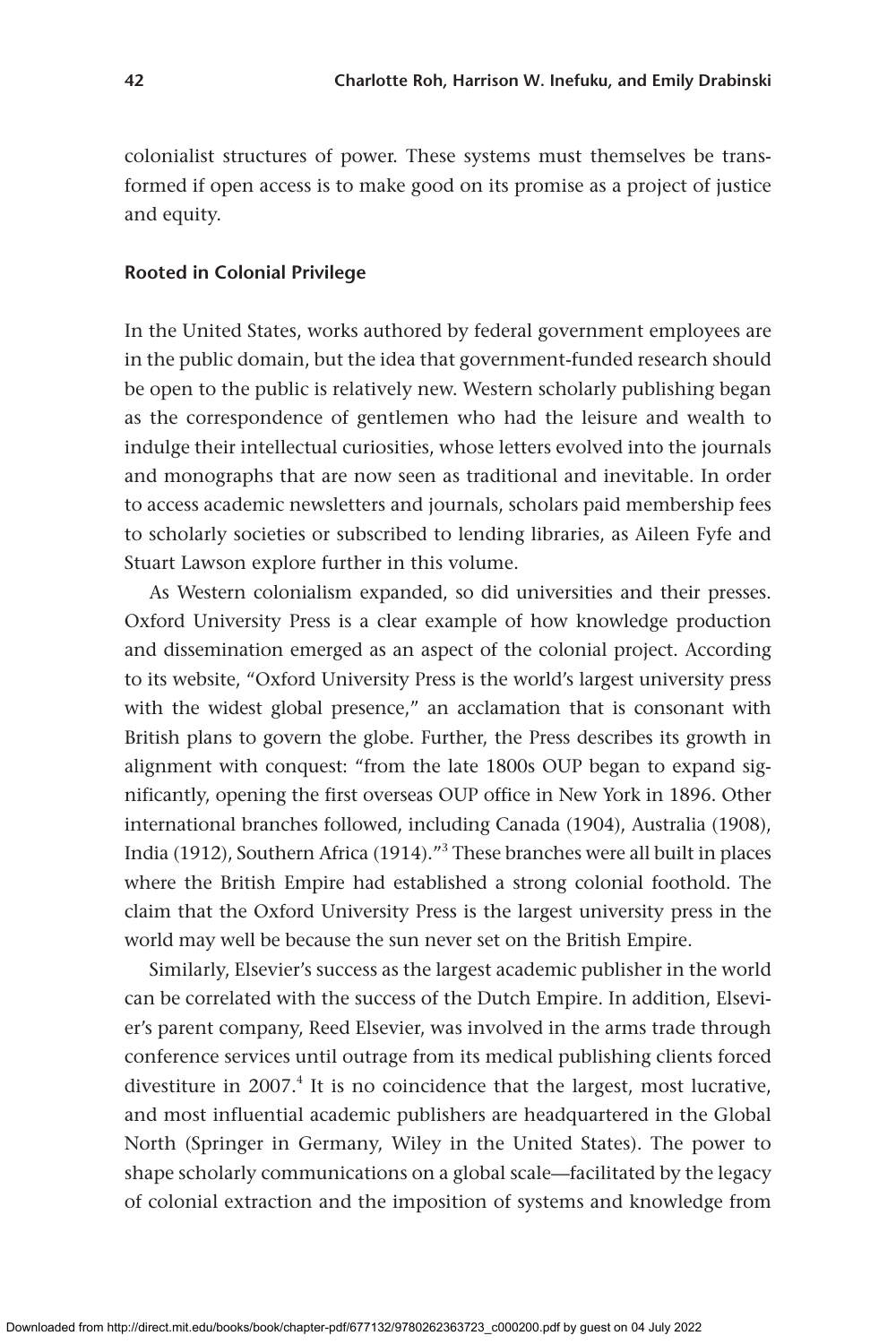those in power—continues to this day. Regardless of the subject matter, the academic publishing system, structured and controlled by commercial and university presses headquartered in Europe and North America, has produced a scholarly record dominated by scholarship from the Global North.

For example, a 2013 study of economics papers found that only 1.5 percent of economics articles in top-tier journal articles were about countries other than the United States, while only about three papers about the poorest 20 countries were published every two years.<sup>5</sup> While many point to the impact of the digital divide, contributions to the scholarly record from scholars in the Global South are hampered by more than unequal access to digital technologies.<sup>6</sup> Systemic obstacles include the perceived importance of global and local knowledge, language, and negative perceptions of research from the Global South, as covered by Packer, Babini, and others in this volume.

When selecting research topics, scholars from South America, Africa, and Asia often have to choose between focusing their research on a topic of local interest or choosing topics that are more likely to be published in the top journals in their field.<sup>7</sup> Journals with high impact factors have editorial boards composed primarily of researchers in North America and Western Europe, which means the scope of these journals is evaluated by the criteria of the Global North. When scholars from other parts of the world choose to research topics of local importance, whether poverty, tropical diseases, or local folklore, they risk relegation to the periphery of the scholarly record. Richard Horton, an editor of medical journal *The Lancet*, noted that "we editors seek a global status for our journals, but we shut out the experiences and practices of those living in poverty by our (unconscious) neglect. One group is advantaged while the other is marginalized."<sup>8</sup> The marginalization of non-Western topics spans disciplines. Francis Nyamnjoh, former head of the Council for the Development of Social Science Research in Africa, pointed out that "in the social sciences, where objectivity is often distorted by obvious or subtle ideology, African scholars face a critical choice between sacrificing relevance for recognition, or recognition for relevance."9 These choices for publication relevance have real impact on lives. Jean-Claude Guédon and Alain Loute have pointed out that Zika was first discovered in 1947 but largely ignored by those outside the equatorial belt—including scholarly publications—until it threatened the United States in 2015–2016.<sup>10</sup>

Researchers also have to make a choice between writing in a language that will be accepted by journals published in the Global North or using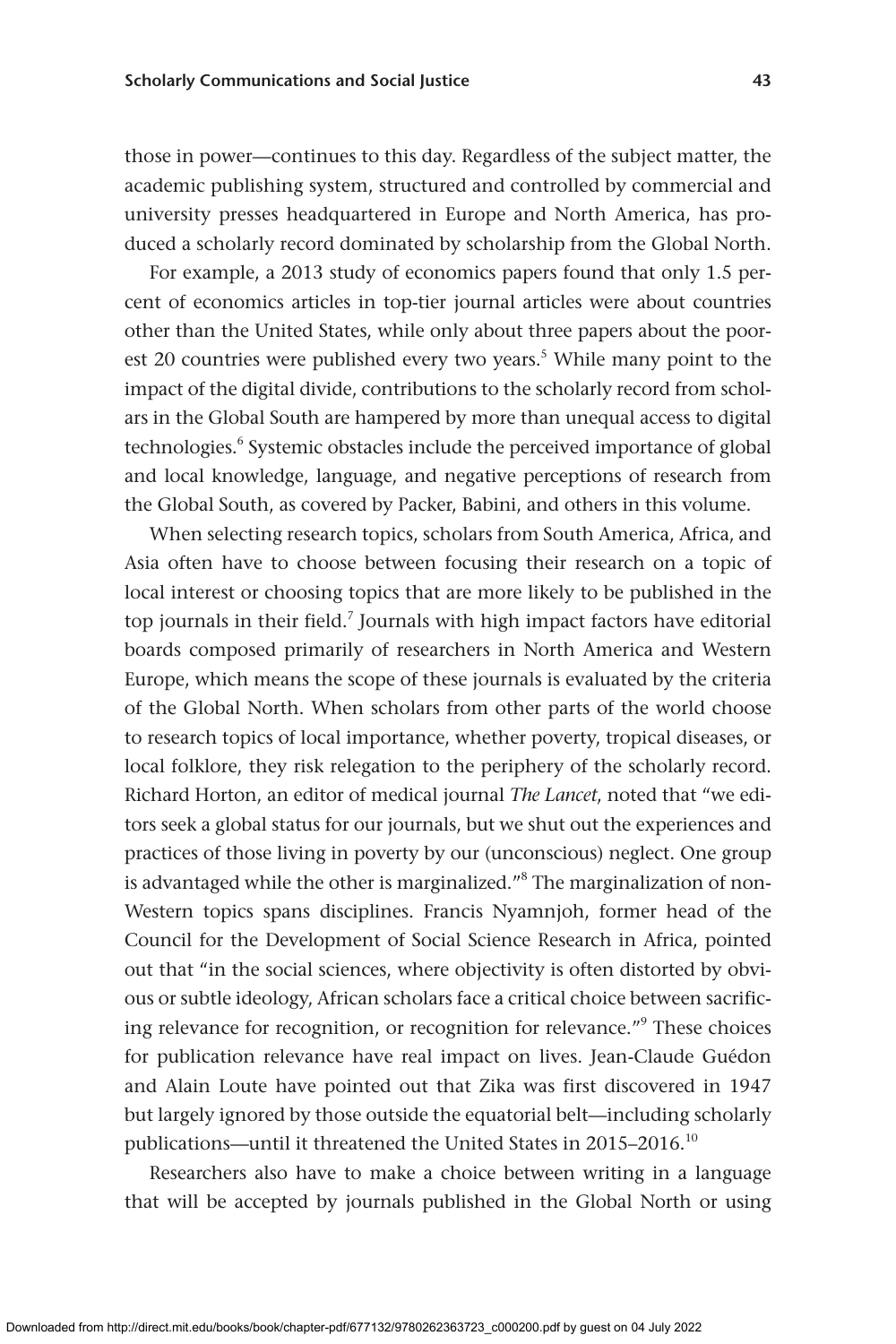their local language. Because English is the *lingua franca* of research, scholars must produce scholarship in English if they wish to be published in the "top" international journals. Portuguese scholars Vieira Santos and Nunes da Silva describe the power held by English-fluent scholars, writing that "researchers and reviewers from core Anglophone countries are in a position to dictate parameters to their less-privileged 'peers,' thus imposing not only standard research criteria, but also standard genre models, writing parameters, and publishing guidelines."11 Ghanaian folklore scholar Kwesi Yankah shared a similar perspective, noting that "African scholars have lamented the marginalization of their manuscripts by Western publishers, who complain of 'intrusive' African vocabularies in titles and texts, intrusive because they are not mainstream languages [and therefore] could pose problems for marketing and smooth reading."12 Lack of English fluency can also shape a reviewer's perception of submissions, and may be used as a shortcut to judge the overall quality of the paper. As Yankah continues, "Other times, manuscripts and contributions have been rejected for being rather 'descriptive,' 'too data-oriented,' 'lacking theoretical grounding,' or 'not in tune with global jargon and metadiscourse.'"13 The reliance on Western academic English language and its norms excludes valuable content that does not fit its container, and shapes what counts as legitimate research, from the questions that can be asked to how they can be answered.

Scholarship from the Global South is too readily dismissed by researchers in the Global North, due to a publishing system whose standards of quality have been developed for academics in the Global North. Jeffrey Beall, who until recently maintained a list of publishers and journals he considers predatory, has been criticized for unfairly labeling publishers from developing countries predatory.<sup>14</sup> In 2015, Beall called the Latin American publisher SciELO a "publication favela."15 Many commentators called out the cultural bias implicit in his use of the term "favela," stressing the importance of local and regional publishers and the indexing of SciELO in Web of Science and Scopus.<sup>16</sup> In using the term "predatory publishers" to describe publishers in the Global South, Beall tainted the publishers with a conceit of ill-intent, foreclosing the possibility of developmental or capacity issues, rather than examining the problematic capitalist infrastructure of traditional commercial publishing that asks scholars to give away their intellectual property and to pay for the privilege.<sup>17</sup> His inconsistent, and at times factually incorrect, criteria revealed the fallacy of having a checklist that failed to consider context, causing "irreversible reputational damage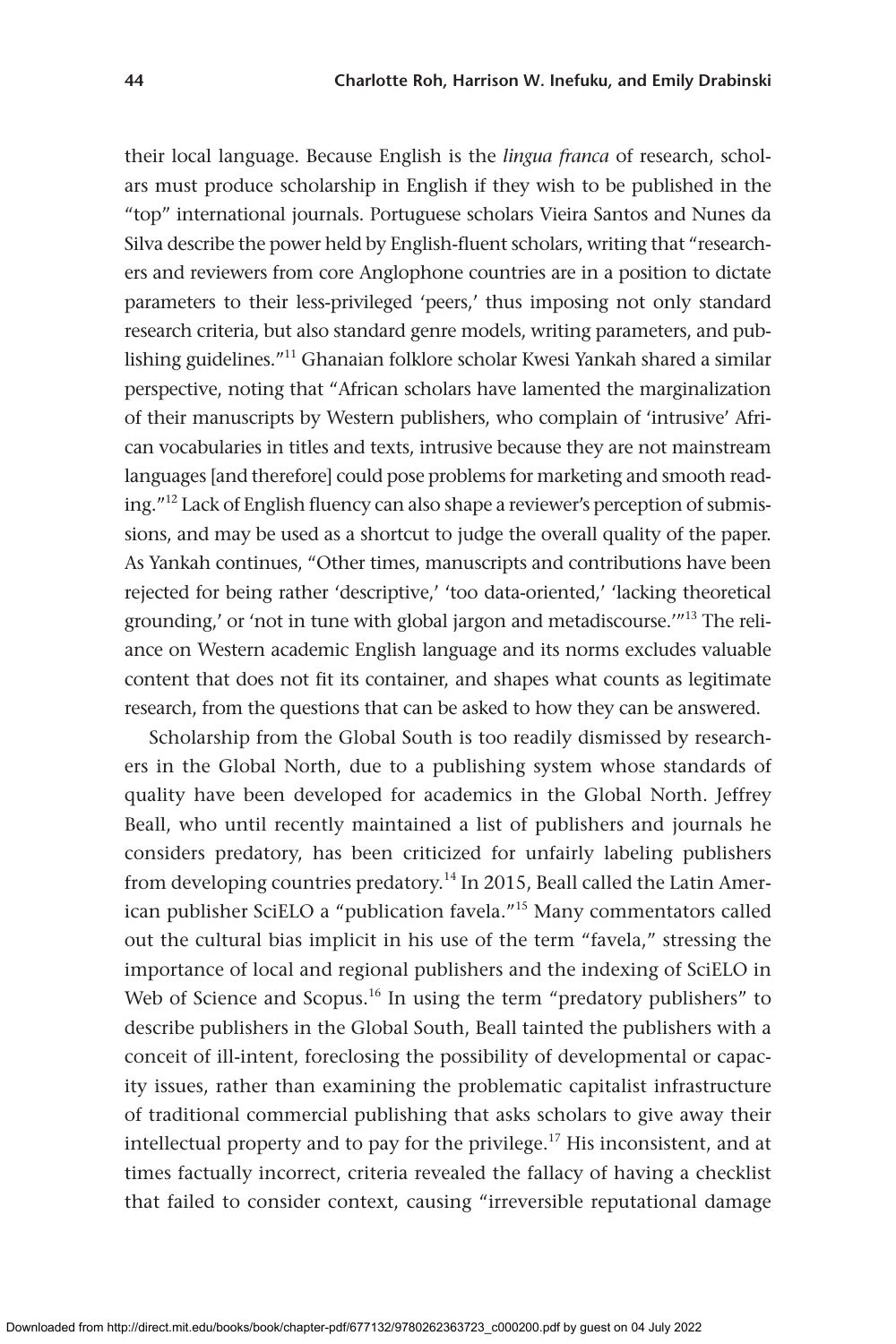to authors, editors and publishers. … [Blacklists] can stigmatize researchers by being associated with them and can be used in a discriminatory manner."<sup>18</sup> The fallout from Beall's blacklist goes on as the academic community continues to refer to its principles and conclusions to educate and make decisions on the legitimacy of publications.

The importance of a more nuanced and contextual approach to publication, as well as an understanding of access to the means of production rather than simply the output, cannot be overstated. For example, the publication of sustainable journals that meet the standards established by Northern scholars requires an understanding of Northern scholarly publishing, and a pool of scholars who have the time and resources to volunteer to serve on editorial boards and as peer reviewers, luxuries that are in short supply in many parts of the Americas, Asia, and Africa. An understanding of Northern scholarly publishing is also difficult for those left out of the process entirely—a study by Publons reported that the majority of peer reviewers are overwhelmingly from the United States.<sup>19</sup> As Moore et al. describe, these exclusions are amplified in the context of contemporary neoliberal commitments to "excellence" that reify peer review rather than making room for other possible norms of quality.<sup>20</sup> Western frameworks for academic publishing, however, do not preclude the value of scholarship. The old adage "don't judge a book by its cover" takes on new meaning on the internet, where physical containers and formats have even less relevance and content is—or rather should be—king.

#### **Replicating Representation: Race, Ethnicity, and Gender**

In addition to geographical and linguistic biases, several studies have shown troubling gender gaps in publishing output. Studies have examined the JSTOR corpus, $^{21}$  Web of Science, $^{22}$  and Scopus and Science Direct<sup>23</sup> to find that, although gender representation has improved in the last 20 years to include more women across all areas of study, authorship is still shockingly imbalanced, particularly for single and lead-authored publications.

Women are even underrepresented in the peer review process: a recent study by Lerback and Hanson examined the journals from the American Geophysical Union (AGU), the largest publisher of Earth and space science, and showed that authors and editors suggest women as reviewers less often.<sup>24</sup> While this may be unsurprising in contemporary scholarly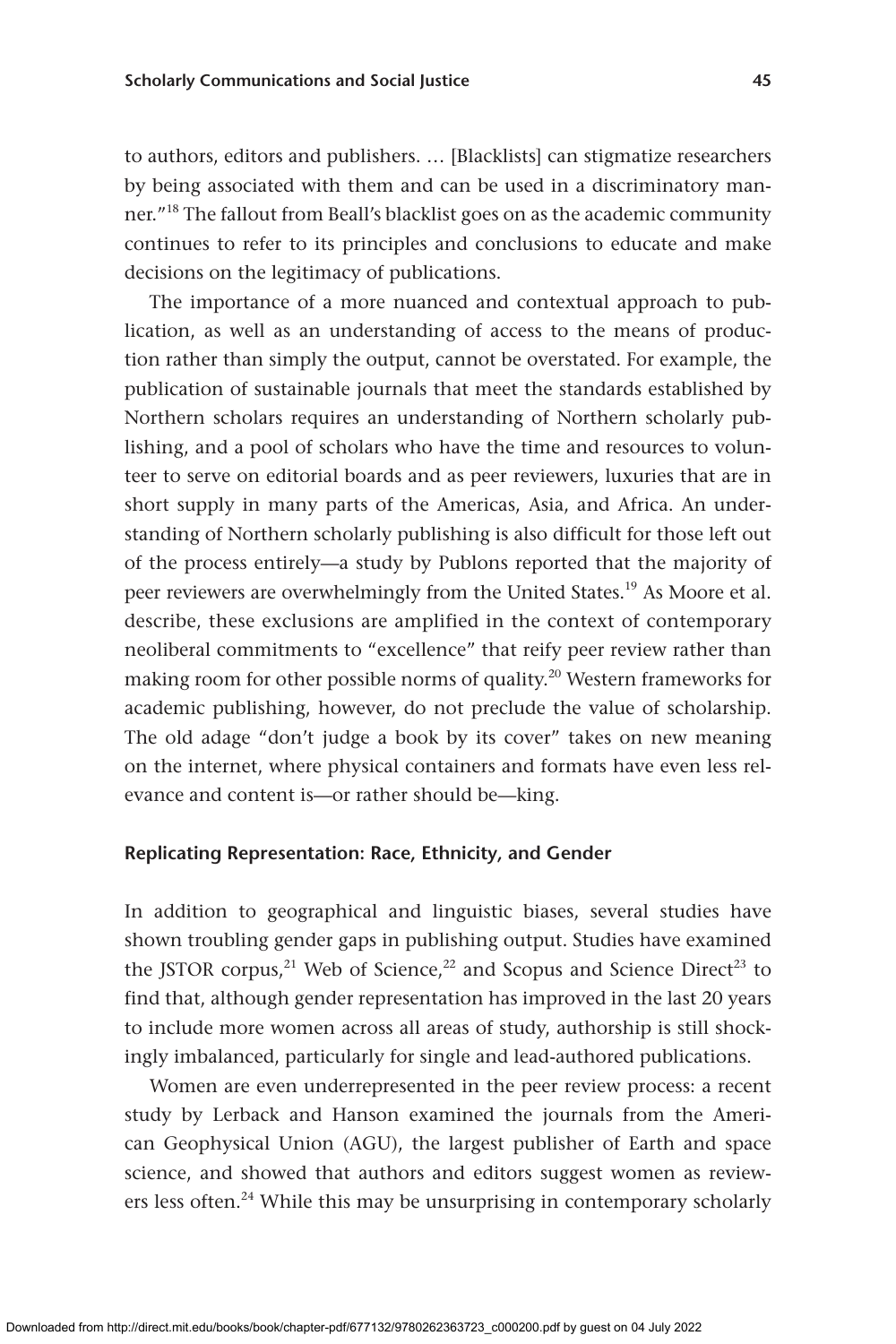publishing, historians have demonstrated that this has not always been the case, and therefore does not have to be.<sup>25</sup> The AGU has since made an effort to include more women in its reviewer pool, which has resulted in an increase in female-authored papers.

While editors may be aware of the gender gap in authorship and peer review, it is important to point out that this imbalance exists within the scholarly publishing industry as well.<sup>26</sup> It has been pointed out that publishing professionals are 60 percent female, but at the highest levels women represent less than a third of CEOs and fewer than one in five board chairs.<sup>27</sup> There is also a gender pay gap across the industry, as reported in the UK in 2018.<sup>28</sup> This is attributed to the differing roles men and women play in publishing institutions, but it also reinforces the reality that systemic injustices exist in publishing, too.

It is clear that gender biases exist at every level of publishing, alongside other biases in representation, including race, ethnicity, class, language, national origin, and ability. The academic publishing industry is, to put it bluntly, painfully white,<sup>29</sup> much like the rest of the publishing industry.<sup>30</sup> Unfortunately, ethnicity in authorship is difficult to disambiguate, but the Cooperative Children's Book Center at the University of Wisconsin–Madison has been keeping track of authorship since 1985, when they found that only 18 books were authored by African Americans.<sup>31</sup> That number has since risen to 122 books authored by African Americans, which comes nowhere near to representing the percentage of African American children in the United States. It is not difficult to see a correlation between the lack of representation in editorial voices and the lack of representation in authorship, for both mainstream and scholarly publishing, particularly when there are concrete examples of race-based missteps in peer review and publication.<sup>32</sup>

As Inefuku and Roh have argued, "If the editorial board, representing the master narrative, selects reviewers who from their perspective are qualified, the results are likely to reflect the same perspectives. This result is even more likely when one considers that the pool from which editorial board members and peer reviewers are drawn consists of tenured and tenure-track professors, who are, as mentioned previously, 84 percent white."<sup>33</sup> These demographics and the resulting biases should be more directly confronted in the composition of editorial boards and the selection of reviewers in order to disrupt the inequities of race, ethnicity, and gender inclusion in traditional scholarly publishing.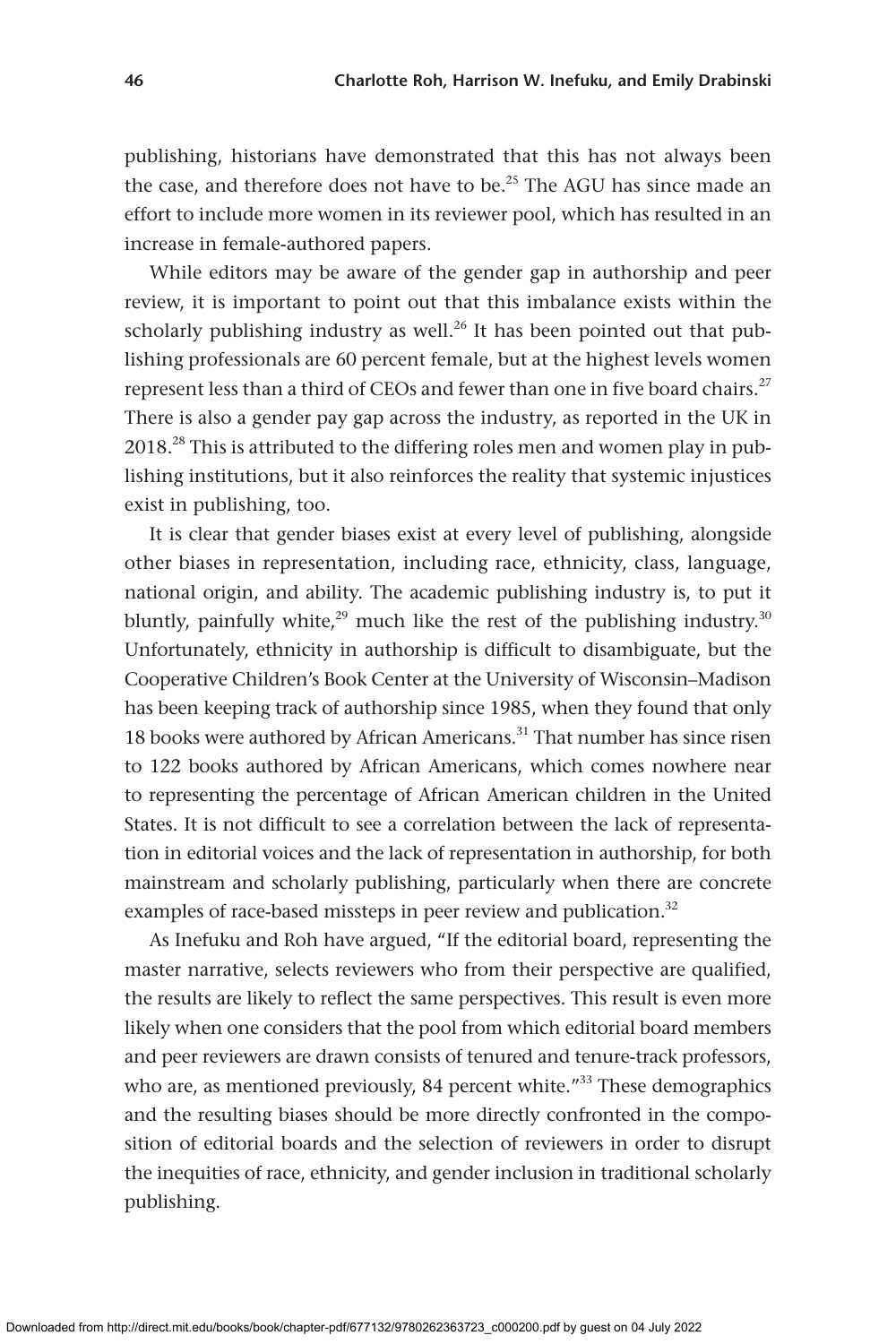This lack of representation affects not only the diversity of books and other publications that are produced and made available, but individuals, whose careers are at stake because *publication is central to tenure and promotion*. Voices that are not represented in the scholarly canon are not just a loss for readers of that one book or article. Lack of publication causes an erasure of voices from our academic institutions, our scholarly record, and our culture and knowledge at large, as April M. Hathcock shows in her chapter.

#### **Inequalities in Production**

We have explored the impact of race, gender, national origin, and language on the scope of scholarly communication, arguing that the transformation to open-access publishing—often framed as a justice-based intervention will fall short unless these fundamental issues of power are addressed. Understanding scholarly communication as a material practice can help identify points of potential leverage and resistance. Scholarly communication requires the input of many forms of labor, from the inception of a research project to the dissemination of findings and analysis. This work includes defining the scope of a journal, soliciting and selecting articles, conducting the sometimes many rounds of peer review necessary to make an article ready to publish, and the production tasks of copyediting, layout, proofreading, and the task of ensuring that all metadata are correct. In addition, scholars must read, research and write in the first place, generating the text upon which all this work is applied. Some of this work—assigning DOIs, formatting text, and so forth—is invisible to scholars who are rarely asked to perform it. In turn, the work of research and writing is often understood not as labor, but as a calling higher than the maintenance work that sustains the work of scholarship.

Regardless of the affective relationship scholars have to this work, the work exists and must be remunerated. Unlike the research, writing, reviewing, and editing that are largely dominated by white men from the Global North, production work is a race-to-the-bottom sector as companies outsource the dotting of i's and the crossing of t's to the cheapest, most disposable workers. Paid work in scholarly communications continues to be available, but at increasingly lower rates, disadvantaging workers globally.<sup>34</sup>

For scholars in the academy, the economic structure on the individual level remains much the same as it has. Scholars gain access to academic society journals through memberships, and university libraries subscribe to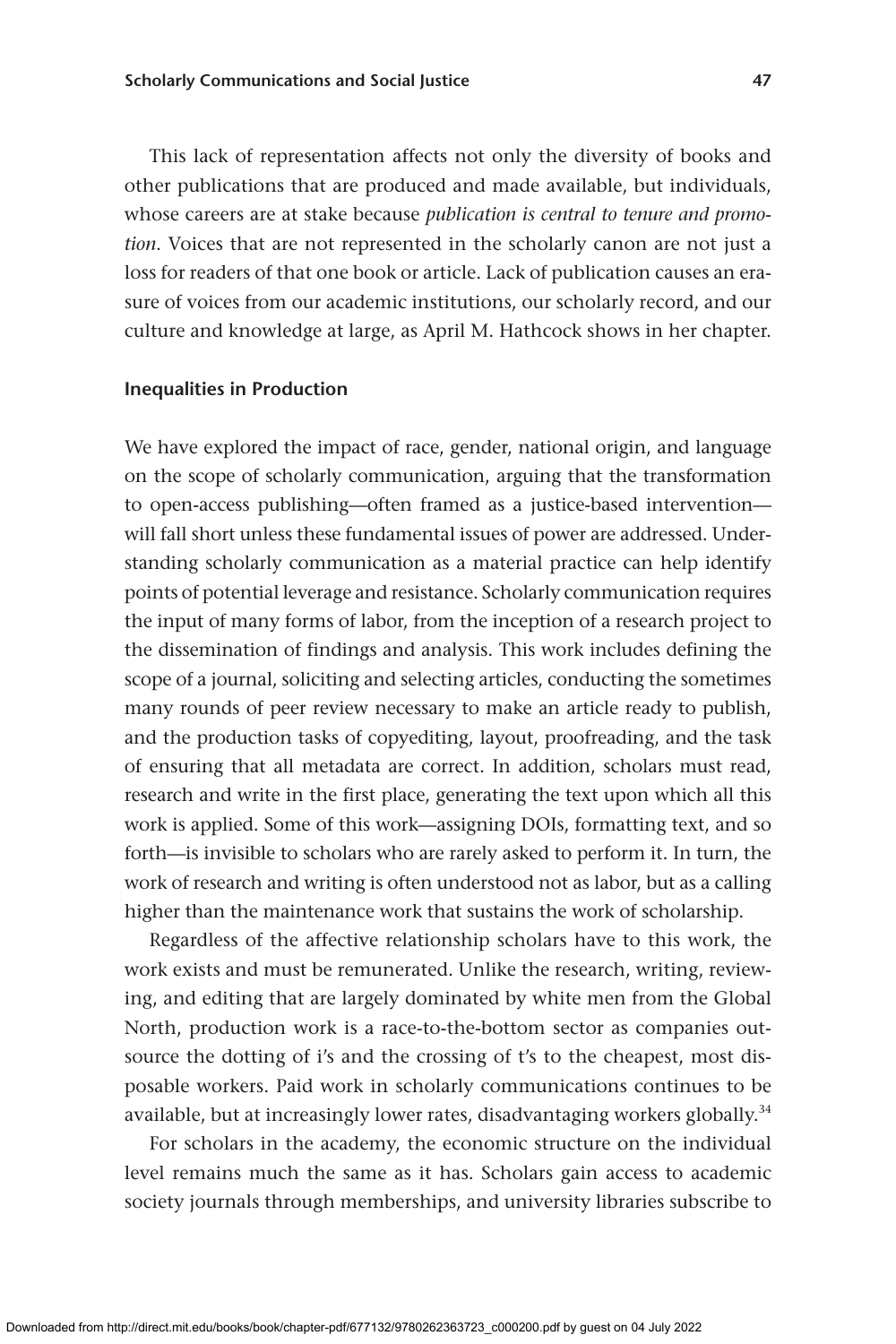journal databases in order to make publications available to their patrons. The scholars themselves (except in the case of a small percentage of monographs or textbooks that sell quite well) do not profit monetarily, as it is assumed that their labor is paid by external sources—either their university salaries or through grants. This is true not only for authors, but for editors and reviewers as well. Some editors and reviewers are paid a small stipend, but generally it is a gift economy, and scholars see these duties as necessary to being engaged and responsible members of the academic community. While the gift economy works for scholars located at centers of power, it disadvantages those who work outside of them, including scholars who live and work in the Global South, write from nondominant race, gender, or class perspectives, or who are part of the growing academic "precariat," some of the 50 percent of college and university professors who teach without stable employment and for whom the work of scholarship cannot be expected to lead to the tenure and promotion that can make volunteer work on journals make sense as a use of professional time.<sup>35</sup>

The challenge of developing open-access models that compensate knowledge workers drives much of the conversation around this transformation of scholarly communications.36 Inequities in that labor are unevenly distributed: the work of reading and writing is reserved for a narrowing band of elite US- and European-based scholars publishing in English on topics of interest to that elite in prestigious journals headquartered in the Global North. The piecework of production is increasingly outsourced to workers in other parts of the world, who watch their pay plummet as profits are transferred to corporate publishers. Meaningful resistance to dominant forms of scholarly publishing relies on making connections between workers who are disenfranchised at every level of this process. Seeing links between the scholar whose line of inquiry is insufficiently white or Western to be published in top journals and the Indian production worker impoverished by those same systems can lead to productive points of solidarity and shared concern.

#### **Conclusion**

Ria DasGupta has argued that "when we see that university diversity programs grow out of corporate and capitalist notions of progress, we can begin to understand why universities are perhaps only putting a band aid on injustice rather than challenging the deeply-rooted structural inequities which make the university welcoming for some and not others."<sup>37</sup> Scholarly research is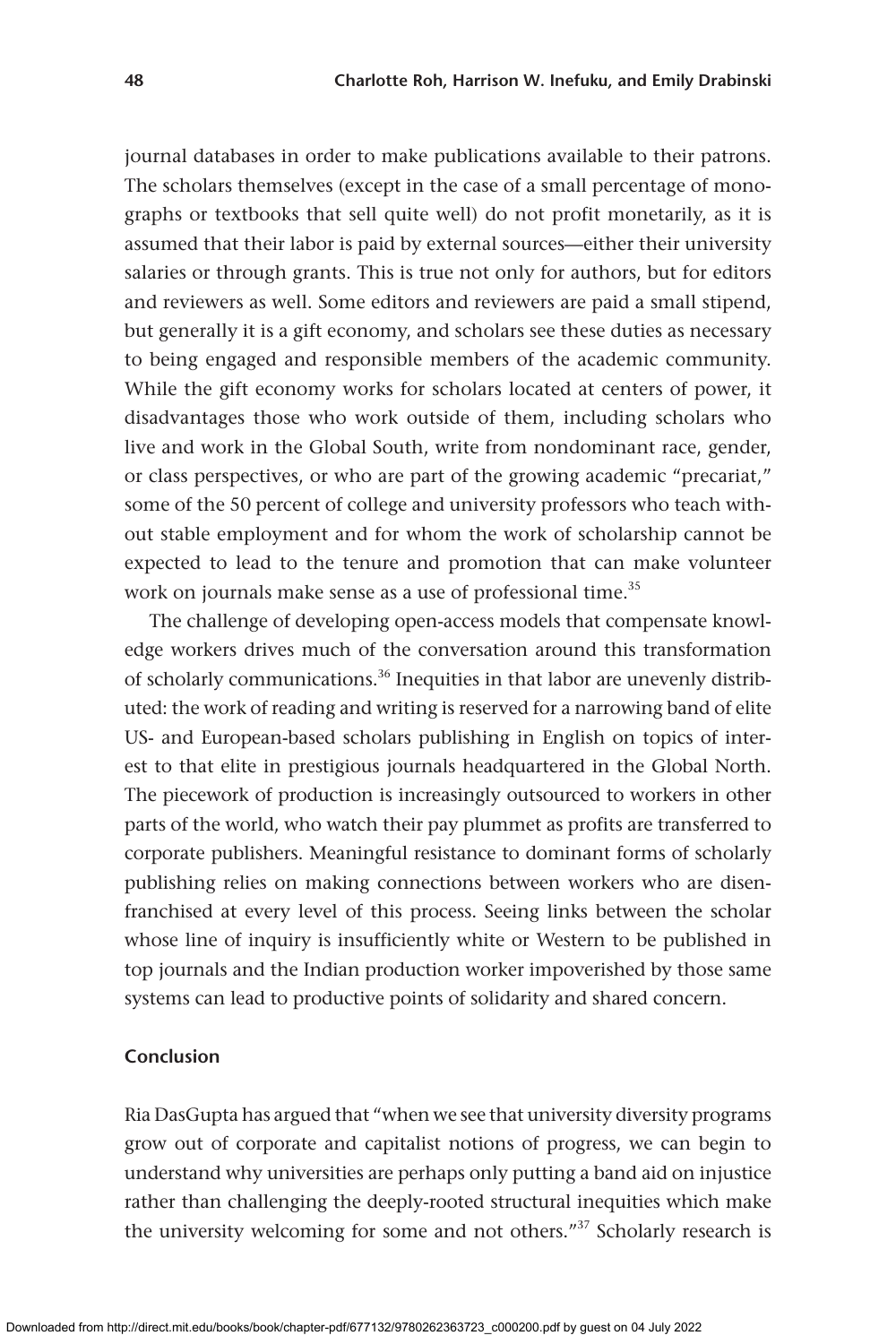complicit in the production of social inequalities that academic universities have perpetuated across the globe. Recently, many publishing institutions have begun to pay more attention to the "problem" of diversity, though this attention has not resulted in the kind of fundamental change that would result in the redistribution of opportunity and access. The kind of change called for by the current system requires deep-rooted, radical shifts in how knowledge is produced, how it is valued, and whose voices are authorized to speak in the academy. This calls for revolution rather than progression.

What does it mean to create a new environment, a new ecosystem of scholarly communication? While open-access publishing advances equitable access to reading scholarly work, it does not automatically reverse the biases and norms of scholarship itself. Without self-reflection and organized efforts to shift power in publishing, open-access efforts risk simply replicating biases and injustices endemic to the traditional scholarly communication system. Social justice in scholarly communications requires more than the provision of access to materials through the open web. It requires true global participation—from authorship, to the tools and means of production, and to the indexing of and access to the end product. Social justice in scholarly communication requires more than representation. It requires reckoning with the labor conditions of workers whose work facilitates the scholarly conversation. Beyond the tasks described here, an ethical scholarly communications practice would also engage in fights for the wages and working conditions of all laborers along the production chain, from the ivory tower intellectual typing on their computer in Cambridge to the factory worker in China whose labor produced that computer in the first place. An ethical scholarly communications practice would consider both the Nigerian scholar who is recognized throughout Africa, as well as the environmental and labor practices around the metals that create our publishing tools. Scholarly communications is a series of material practices that could be constructed otherwise—rooted in equity and justice rather that colonization and dominance. Sustaining that radical vision and advancing toward it are critical to an Open Access Movement that can transform the world.

#### **Notes**

1. For more on this, see Suber, "The Taxpayer Argument for Open Access."

2. Safiya Umoja Noble, "Social Justice and Library Publishing" (keynote presentation, Library Publishing Forum, Baltimore, MD, March 20–22, 2017), [https://www](https://www.periscope.tv/w/1yNGaPXEjXbKj?t=1) [.periscope.tv/w/1yNGaPXEjXbKj?t=1](https://www.periscope.tv/w/1yNGaPXEjXbKj?t=1).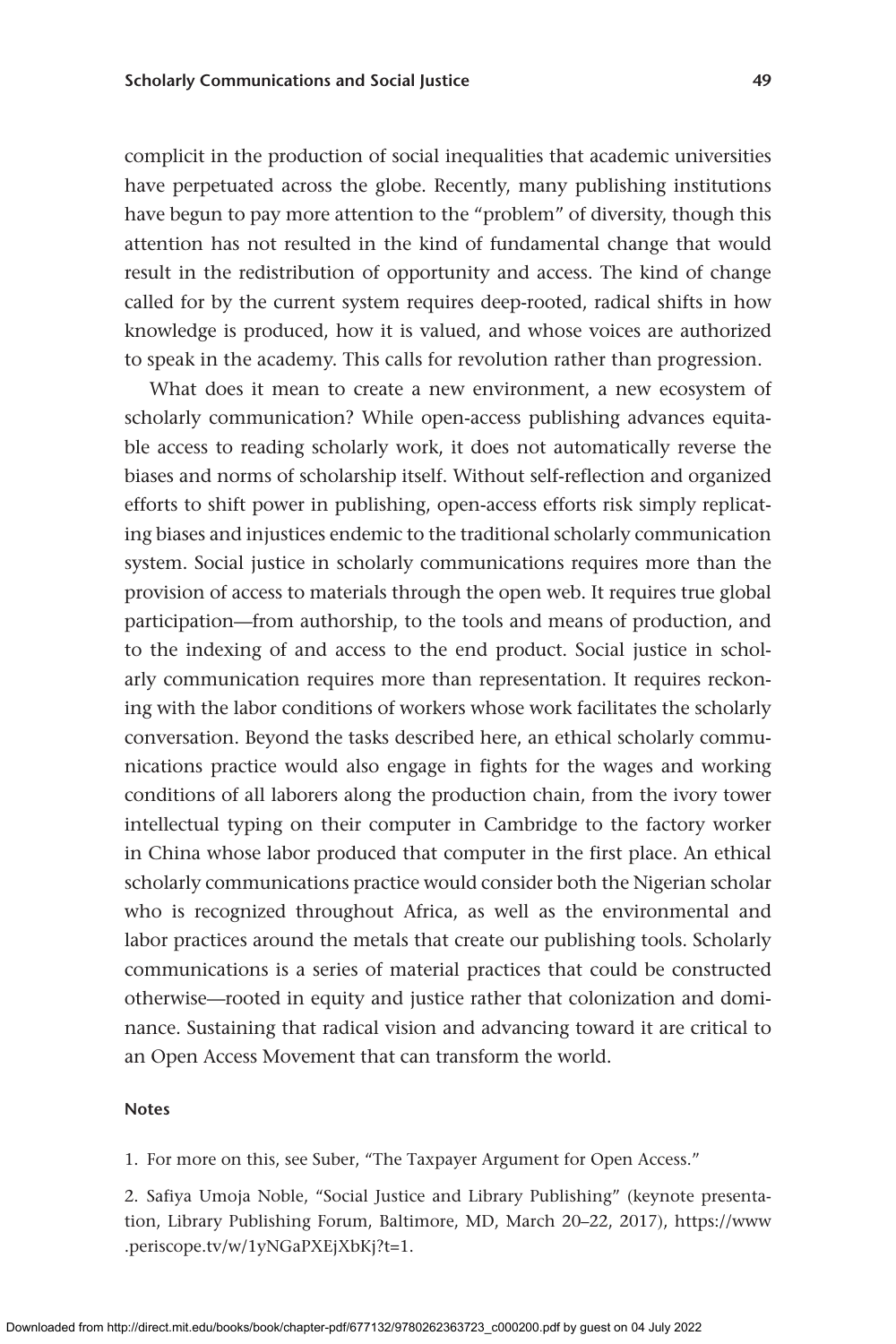3. Oxford University Press, "About Us," accessed May 14, 2019, [https://global.oup](https://global.oup.com/about/) [.com/about/.](https://global.oup.com/about/)

4. Reuters, "Reed Elsevier Says to Exit Defence Industry Shows," *Reuters*, June 1, 2007, <https://uk.reuters.com/article/uk-reedelsevier-defence-idUKL0135316020070601>.

5. Jishnu Das et al., "U.S. and Them: The Geography of Academic Research," *Journal of Development Economics* 105 (2013): 112, <https://doi.org/10.1016/j.jdeveco.2013.07.010>.

6. Harrison W. Inefuku, "Globalization, Open Access, and the Democratization of Knowledge," *Educause Review* 52 (August 2017): 62–63.

7. Chiara Franzoni, Giuseppe Scellato, and Paula Stephan, "Changing Incentives to Publish," *Science* 333, no. 6043 (August 5, 2011): 702–703, [https://doi.org/10.1126](https://doi.org/10.1126/science.1197286) [/science.1197286;](https://doi.org/10.1126/science.1197286) Sarah Huggett, "Cash Puts Publishing Ethics at Risk in China: Impact Factors," *Nature* 490, no. 7420 (2012): 342, [https://doi.org/10.1038/490342c;](https://doi.org/10.1038/490342c) Evaristo Jiménez-Contreras et al., "Impact-Factor Rewards Affect Spanish Research," *Nature* 417, no. 6892 (2002): 898,<https://doi.org/10.1038/417898b>.

8. Richard Horton, "Medical Journals: Evidence of Bias against the Diseases of Poverty," *The Lancet* 361, no. 9359 (2003): 712, [https://doi.org/10.1016/S0140-6736\(03\)12665-7.](https://doi.org/10.1016/S0140-6736(03)12665-7)

9. Francis Nyamnjoh, "Institutional Review: Open Access and Open Knowledge Production Processes: Lessons from CODESRIA," *South African Journal of Information and Communication*, no. 10 (2010): 67–72, <https://doi.org/10.23962/10539/19772>.

10. Jean-Claude Guédon and Alain Loute, "L'Histoire de la Forme Revue au Prisme de L'Histoire de la 'Grande Conversation Scientifique,'" *Cahiers du GRM. publiés par le Groupe de Recherches Matérialistes—Association*, no. 12 (2017): para. 20, [https://doi](https://doi.org/10.4000/grm.912) [.org/10.4000/grm.912](https://doi.org/10.4000/grm.912).

11. Joana Vieira Santos and Paulo Nunes da Silva, "Issues with Publishing Abstracts in English: Challenges for Portuguese Linguists' Authorial Voices," *Publications* 4, no. 2 (2016), [https://doi.org/10.3390/publications4020012.](https://doi.org/10.3390/publications4020012)

12. Kwesi Yankah, "African Folk and the Challenges of a Global Lore," *Africa Today* 46, no. 2 (1999): 13,<https://doi.org/10.1353/at.1999.0017>.

13. Yankah, "African Folk," 13.

14. Declan Butler, "Investigating Journals: The Dark Side of Publishing," *Nature* 495, no. 7442 (2013): 433–435, <https://doi.org/10.1038/495433a>.

15. Jeffrey Beall, "Is SciELO a Publication Favela?," *Emerald City Journal*, July 30, 2015, [https://www.emeraldcityjournal.com/2015/07/is-scielo-a-publication-favela/;](https://www.emeraldcityjournal.com/2015/07/is-scielo-a-publication-favela/) see also SciELO, "Rebuttal to the Blog Post 'Is SciELO a Publication Favela?' Authored by Jeffrey Beall," *SciELO in Perspective* (blog), August 25, 2015, [http://blog.scielo.org](http://blog.scielo.org/en/2015/08/25/rebuttal-to-the-blog-post-is-scielo-a-publication-favela-authored-by-jeffrey-beall/) [/en/2015/08/25/rebuttal-to-the-blog-post-is-scielo-a-publication-favela-authored-by](http://blog.scielo.org/en/2015/08/25/rebuttal-to-the-blog-post-is-scielo-a-publication-favela-authored-by-jeffrey-beall/) [-jeffrey-beall/](http://blog.scielo.org/en/2015/08/25/rebuttal-to-the-blog-post-is-scielo-a-publication-favela-authored-by-jeffrey-beall/).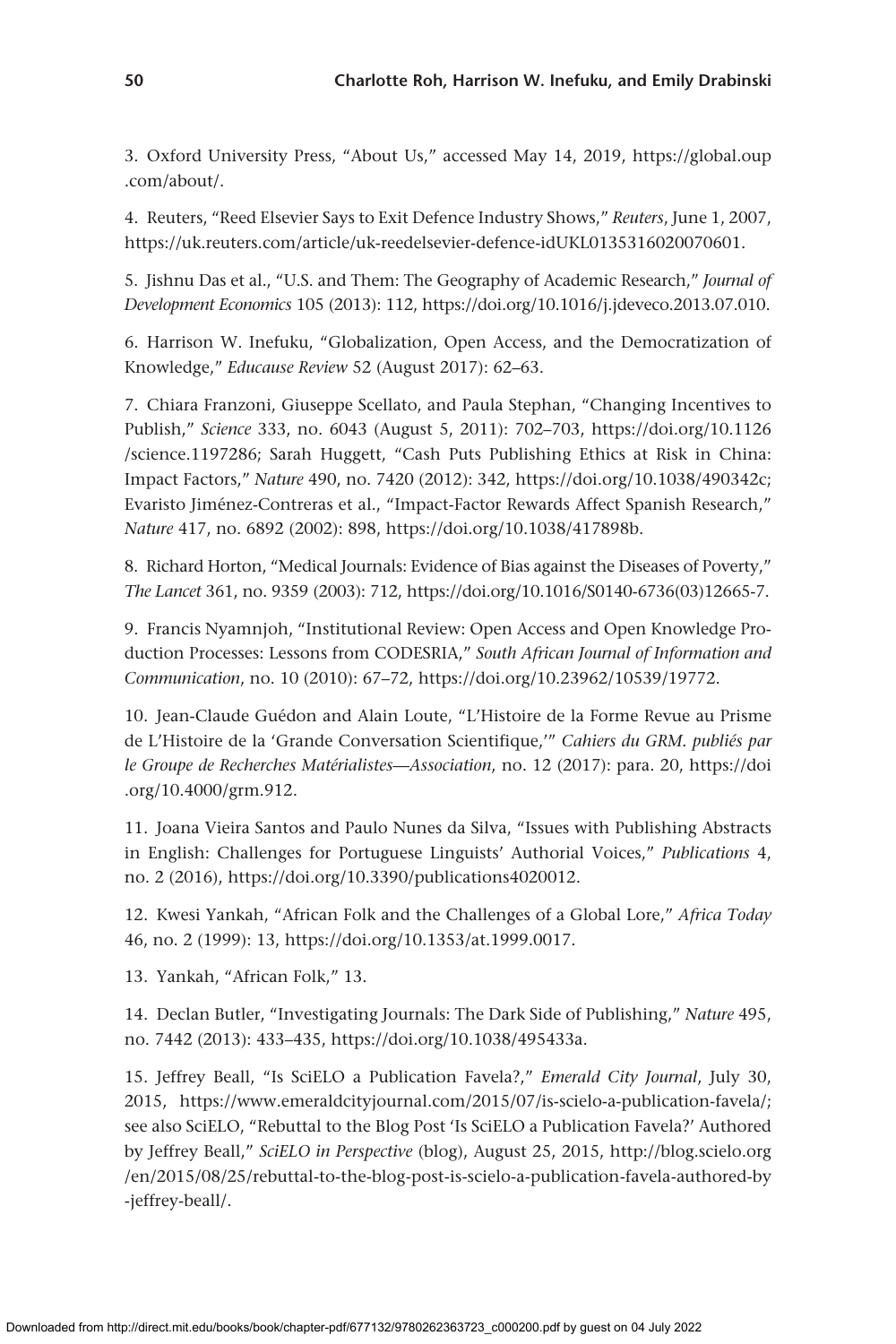16. Harrison W. Inefuku and Charlotte Roh, "Agents of Diversity and Social Justice: Librarians and Scholarly Communication," in *Open Access and the Future of Scholarly Communication: Policy and Infrastructure*, ed. Kevin L. Smith and Katherine A. Dickson (Lanham, MD: Rowman & Littlefield, 2016), 107–128, [https://repository.usfca.edu](https://repository.usfca.edu/librarian/8) [/librarian/8](https://repository.usfca.edu/librarian/8).

17. For more on this, see Martin Paul Eve and Ernesto Priego, "Who Is Actually Harmed by Predatory Publishers?," *TripleC: Communication, Capitalism & Critique: Open Access Journal for a Global Sustainable Information Society* 15, no. 2 (2017): 755–770, [https://doi.org/10.31269/triplec.v15i2.867.](https://doi.org/10.31269/triplec.v15i2.867)

18. Jaime A. Teixeira da Silva and Panagiotis Tsigaris, "What Value Do Journal Whitelists and Blacklists Have in Academia?," *The Journal of Academic Librarianship* 44, no. 6 (2018): 781–792, [https://doi.org/10.1016/j.acalib.2018.09.017.](https://doi.org/10.1016/j.acalib.2018.09.017)

19. Publons, "Global State of Peer Review," 2018, [https://publons.com/static/Publons](https://publons.com/static/Publons-Global-State-Of-Peer-Review-2018.pdf) [-Global-State-Of-Peer-Review-2018.pdf.](https://publons.com/static/Publons-Global-State-Of-Peer-Review-2018.pdf)

20. Samuel Moore et al., "Excellence R Us: University Research and the Fetishisation of Excellence," *Palgrave Communications* 3 (2017), [https://doi.org/10.1057/palcomms](https://doi.org/10.1057/palcomms.2016.105) [.2016.105.](https://doi.org/10.1057/palcomms.2016.105)

21. Jevin D. West et al., "The Role of Gender in Scholarly Authorship," *PLOS ONE* 8, no. 7 (2013): e66212,<https://doi.org/10.1371/journal.pone.0066212>.

22. Vincent Larivière et al., "Bibliometrics: Global Gender Disparities in Science," *Nature* 504, no. 7479 (2013): 211–213, <https://doi.org/10.1038/504211a>.

23. Alice Atkinson-Bonasio, "Gender Balance in Research: New Analytical Report Reveals Uneven Progress," Elsevier Connect, 2017, [https://www.elsevier.com/connect](https://www.elsevier.com/connect/gender-balance-in-research-new-analytical-report-reveals-uneven-progress) [/gender-balance-in-research-new-analytical-report-reveals-uneven-progress](https://www.elsevier.com/connect/gender-balance-in-research-new-analytical-report-reveals-uneven-progress).

24. Jory Lerback and Brooks Hanson, "Journals Invite Too Few Women to Referee," *Nature* 541, no. 7638 (2017): 455–457, <https://doi.org/10.1038/541455a>.

25. Camilla Mørk Røstvik and Aileen Fyfe, "Ladies, Gentlemen, and Scientific Publication at the Royal Society, 1945–1990," *Open Library of Humanities* 4, no. 1 (2018): 1–40,<https://doi.org/10.16995/olh.265>.

26. Angela Cochran et al., "Mind the Gap: Addressing the Need for More Women Leaders in Scholarly Publishing" (Society for Scholarly Publishing Annual Meeting, Arlington, VA, 2015), [https://youtu.be/sDS0lWz7lNU.](https://youtu.be/sDS0lWz7lNU)

27. Cochran et al., "Mind the Gap."

28. "Gender Pay Gaps across the Book Trade Reported by Majority of Larger Businesses: Book Businesses Mostly Unflattered by Compulsory Disclosure of Gender Pay Gap Data," *The Bookseller*, no. 5795 (April 6, 2018): 6–9.